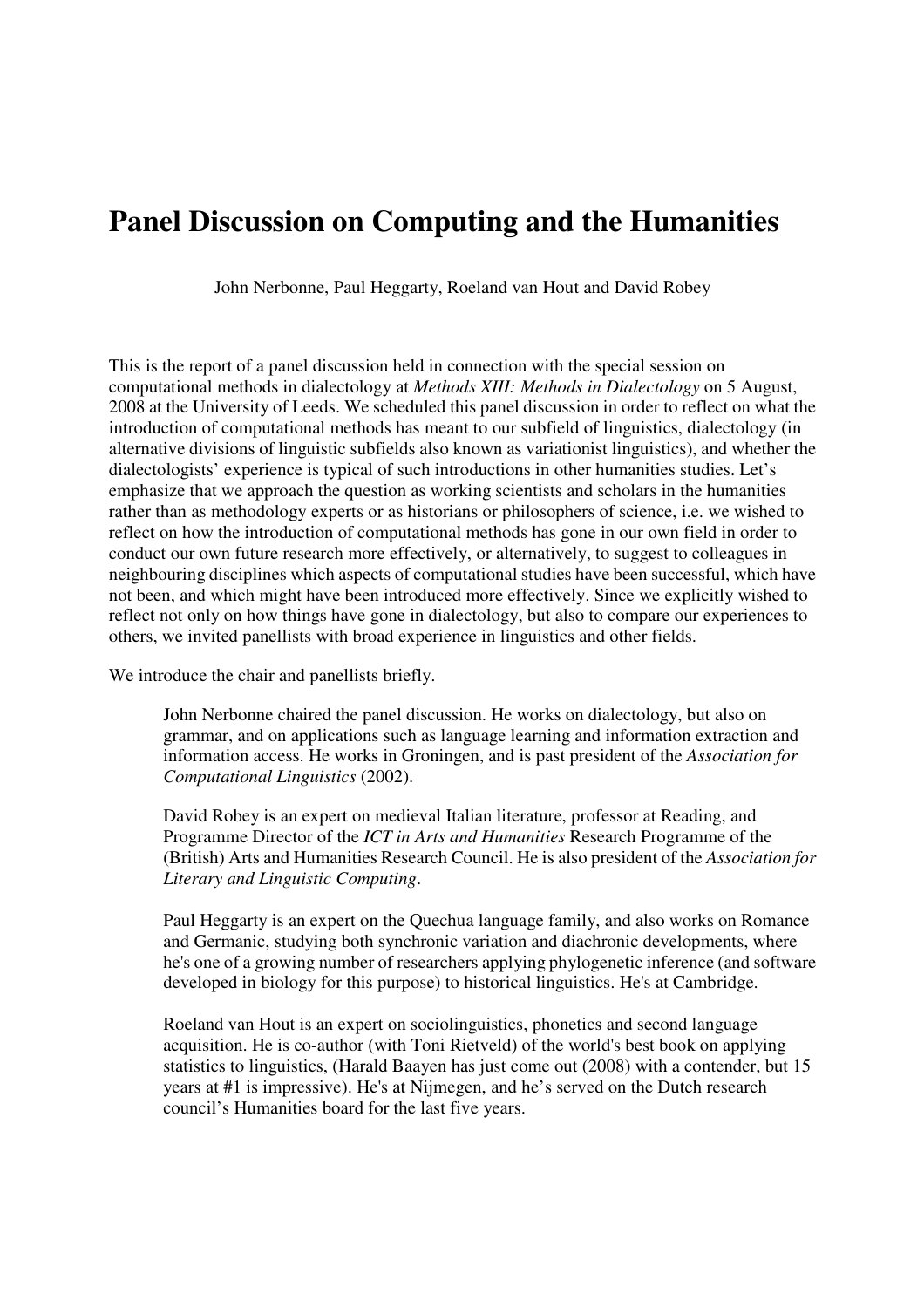We suggested in inviting the panellists that they deliver some introductory remarks structured in a way that responds *inter alia* to two questions:

Are there elements of the computational work in language variation that should be made known to other scholars in the humanities?

Are there other computational lines of work in the humanities that are not used in studying language variation but which should be of interest? Is the primary common interest the computational tools or are there research issues which might benefit from a plurality of perspectives?

We emphasized, however, that the panel speakers should feel free to respond to the question of how the disciplines might interact in more creative ways, especially if they feel that the questions above are put too narrowly.

Each panellist presented some ideas before the discussion started.

#### *Paul Heggarty summarised some basic methodological issues in applying computational techniques to language data, reviewing typical criticisms — and how best to answer them.*

A burgeoning interest in the use of computational techniques is certainly something that linguistics holds in common with other fields in the humanities. But what might the various disciplines learn from each other in this? Here I offer a perspective from the experience of attempts to apply such techniques to comparative and historical linguistics, to be taken here as an illustrative "humanities data-type". Not that this experience has always been plain sailing, so some of the "lessons" turn out to be more in how *not* to go about things.

An important aside to begin with is to clarify that what the disciplines learn from each other is hardly limited just to the methods, but extends also to the *results* from applying them. Computational approaches can have a particularly powerful impact when they turn out to challenge traditional views which, while entrenched, have hitherto remained unquantified and essentially impressionistic. Such is the case with Gray and Atkinson's (2003) article in *Nature*: while much disputed, to be sure, it has undoubtedly forced open again the question of the dating and origins of Indo-European, and a possible link with agriculture as a driving force. The relevance of this particular application of computational techniques to language data, then, transcends linguistics into several other branches of the humanities and beyond, not least archaeology, (pre-)history and genetics.

To focus on methods, though, we need to consider not only which tools to use, but more general issues of methodology, two in particular. Firstly, how freely transferable are computational methods between disciplines? And secondly, it is not just about which methods to use, but also what one does with them, how imaginative one has to be in order to make the best use of them.

A good illustration of transferability is provided by phylogenetic analysis algorithms for reconstructing 'family trees' of descent. While initially devised for applications in the life sciences, particularly speciation, genetics and population studies, these methods are now increasingly applied in historical linguistics and dialectology, while further examples from across the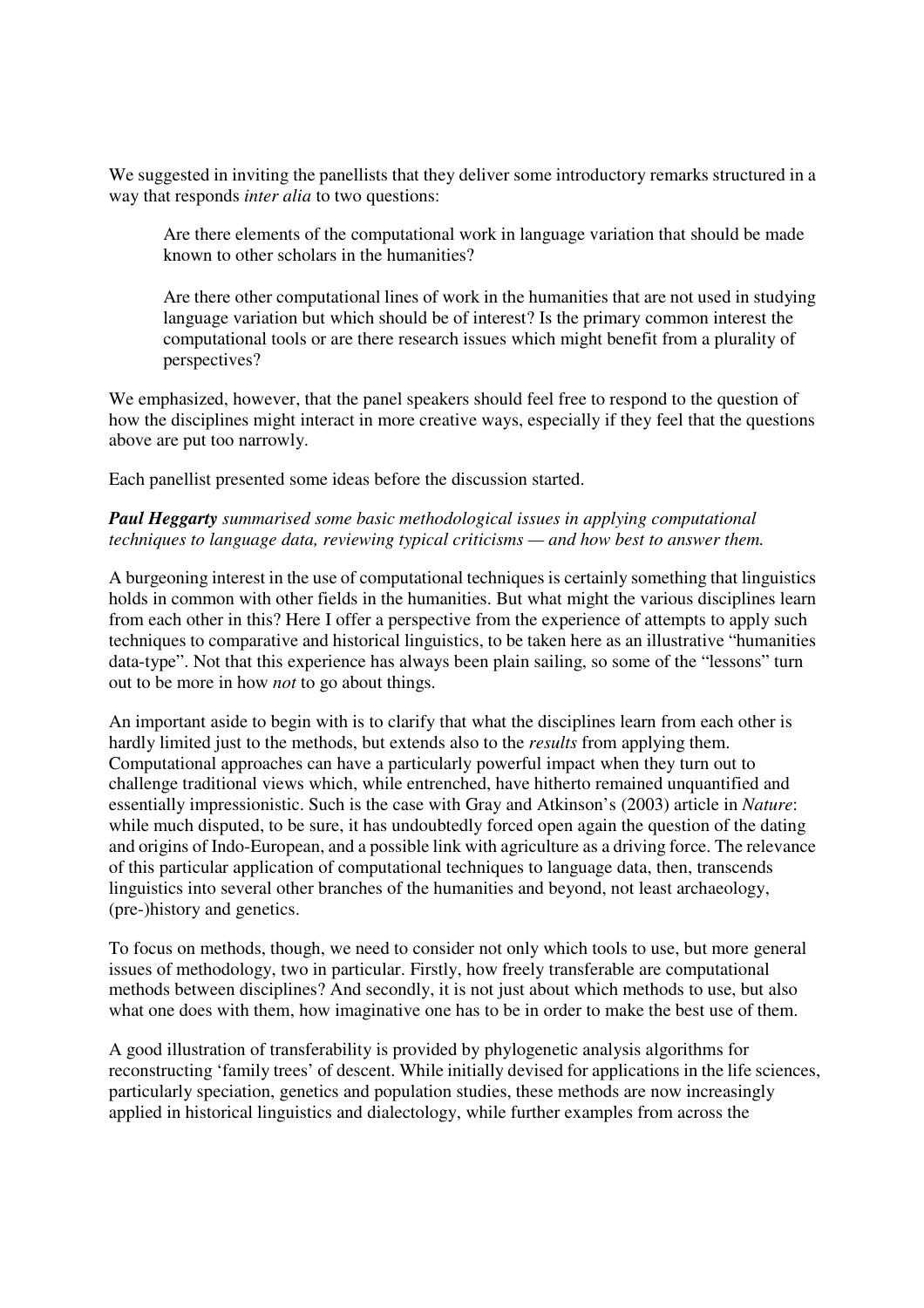humanities include comparative studies of the histories of manuscripts, cultural artefacts and religions.

From these illustrations there might appear to be no limit to the potential uses of such methods across disciplines. Indeed, one widespread view is that computational methods are *per se* generic, and as such "discipline-neutral" and therefore applicable in principle to any field. Yet for other scholars the whole enterprise of applying computational methods in the humanities is undermined by too automatic an assumption of transferability. This school argues that one cannot just take existing computational methods "off the peg", for especially if they were originally designed for the data in the natural sciences, they simply may not be meaningfully applicable to the forms of data proper to the humanities, such as language variation data.

There is, however, a sense in which it is possible for both views to be valid, albeit at two quite different stages. To understand how this can be so, one must distinguish component stages within the process of applying computational techniques to data from another discipline, as follows.

| Stage 1:    | <i>Encoding:</i> getting from "raw" real-world data to expressions of them in numerical<br>or state data format, suitable for computational analysis. |
|-------------|-------------------------------------------------------------------------------------------------------------------------------------------------------|
| Stage $2$ : | <i>Processing:</i> further 'number crunching' on the now encoded data, typically<br>statistical or phylogenetic analyses.                             |
| Stage 3:    | <i>Interpretation</i> of what the results from such processing mean, back in the real                                                                 |

world: e.g. for the divergence histories of languages.

For our question of transferability, what matters is that by the end of stage 1, once the data have been converted into state or numerical format, then the link has been broken with whatever original 'real-world' form those data take in any particular discipline. So from then on, any further mathematical processing, of what are now effectively just numbers, is indeed intrinsically field-neutral. It follows that for stage 2 processing it generally is safe to take computational techniques "off-the-peg", even if originally developed for applications in other disciplines.

Not so for methods for the preceding stage, however, during which the original raw data — such as language data on sounds, vocabulary or grammatical structures — are first encoded into state or numerical format. For, in marked contrast to the natural sciences, social science data generally do *not* lend themselves to straightforward expression either in numerical terms or as a set of state values all equally different to each other. Long-standing objections to lexicostatistics, for instance, question whether relationships and entities in natural languages really are discrete enough for the method's "straightjacket" of all-or-nothing yes/no data-points to constitute valid encodings of a complex linguistic reality, rather than doing violence to it.

A poor stage 1 method, then, is open to the charge that it positively misrepresents the linguistic reality. Indeed, much of the scepticism towards attempts to apply computational methods in linguistics boils down to a widespread perception that (to paraphrase the typical refrain) simply "bandying numbers about" is rather "too easy a game to play".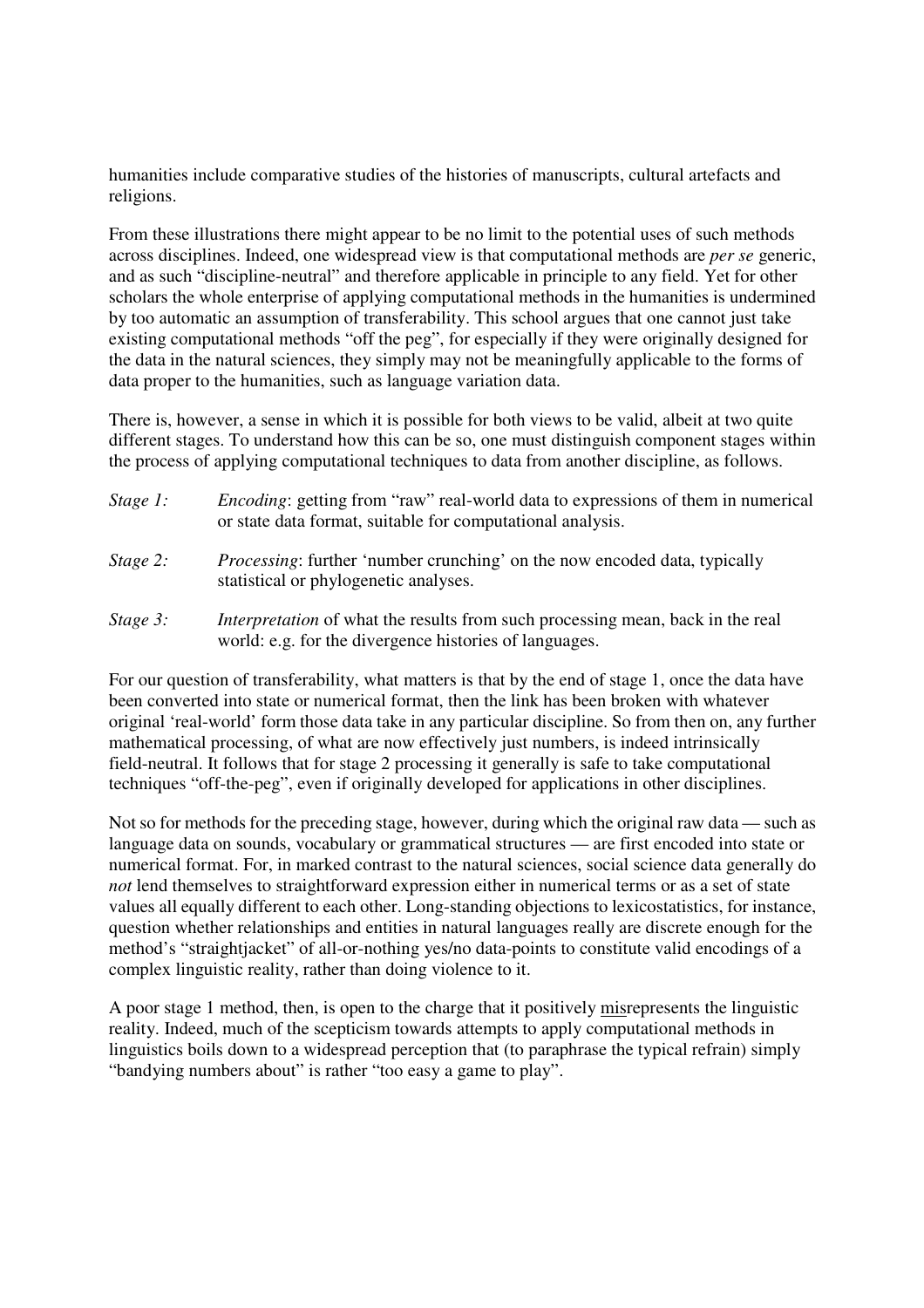Representations need to be grounded from the outset in a sound and principled methodological approach to the whole enterprise of encoding. Particularly in a context where one needs to inspire greater confidence among sceptics, computational methods are best accompanied by a frank and explicit recognition that no particular encoding can claim necessarily to represent *the* definitive, absolute numerical expression of linguistic facts. To be realistic, we can aspire to no more than a best approximation, as meaningful a mathematical interpretation of linguistic concepts as can reasonably be achieved. As an illustration, take the task of measuring distance between languages on the level of sound: naturally, any solution must be "phonetics-led", with weightings based upon and reflecting the true relative significance of the various types of difference in phonetics, as per the principles and architecture of phonetic analysis. An off-the-peg computational method, by contrast, with no particular relation to the sounds of human language, is unlikely to convince sceptics that the numbers it churns out are valid approximations to linguistic reality.

Furthermore, it turns out that there are even some limits to the universal applicability of stage 2 processing methods too. One type of further processing, increasingly popular in recent years, is phylogenetic analysis. As applied in historical linguistics, at the simplest level this can be seen as attempting to reconstruct from data on the divergence of related languages the "family tree" by which they most plausibly "evolved" into the particular relationships now observed between them. Some of these very terms, however, are ones with which many sceptical linguists are uncomfortable, and it is here that the question of transferability can resurface, if in another form, even for stage 2 techniques. For each of the various phylogenetic analysis methods embodies some particular *model* of 'evolution' (of character states); but do these models necessarily match how the entities in any particular humanities discipline (e.g. languages, or their words and sounds) 'evolve' in reality? Most phylogenetic analysis packages were originally developed for applications in the biological sciences; but do speciation, genetic or population evolution represent realistic models also for the change and divergence processes in any given humanities discipline?

To close, I venture a few tips that might serve other disciplines, drawn from the experience of attempts to apply computational techniques to language, and the typical responses from sceptical critics.

Response 1: "Publish and be damned!". Certainly, computational and especially phylogenetic analyses appear to offer a rare opportunity for work in humanities disciplines such as historical linguistics to break into the leading world journals for the natural sciences, such as *Nature*, *Science* or *PNAS*. Yet while this may be a way to acquire a reputation, it by no means guarantees that it will be a glowing one within the humanities discipline in question. Linguists, for instance, have frequently taken a dim view of such approaches to language data — often applied by non-linguists, and "computation-led" rather than linguistics-led.

Response 2: "Lies, damned lies, and statistics". The objection here is that it is all too easy to churn out *some* numbers, and then to make claims for what they "demonstrate", when in fact the numbers can equally well be interpreted in quite different ways. Witness for instance Nichols' (1990) claim of linguistic support for an *early* date for the population of the Americas, to which Nettle (1999) ripostes that Nichols' own figures are in fact just as compatible with a *late* date, and really say nothing either way. One must clearly be honest and realistic in one's claims, and mindful of how heavily they may rest on any debatable assumptions. Another cautionary tale is that of glottochronology, widely discredited for its base assumption of a 'clockwork' rate of change over time, observable in practice to be quite false.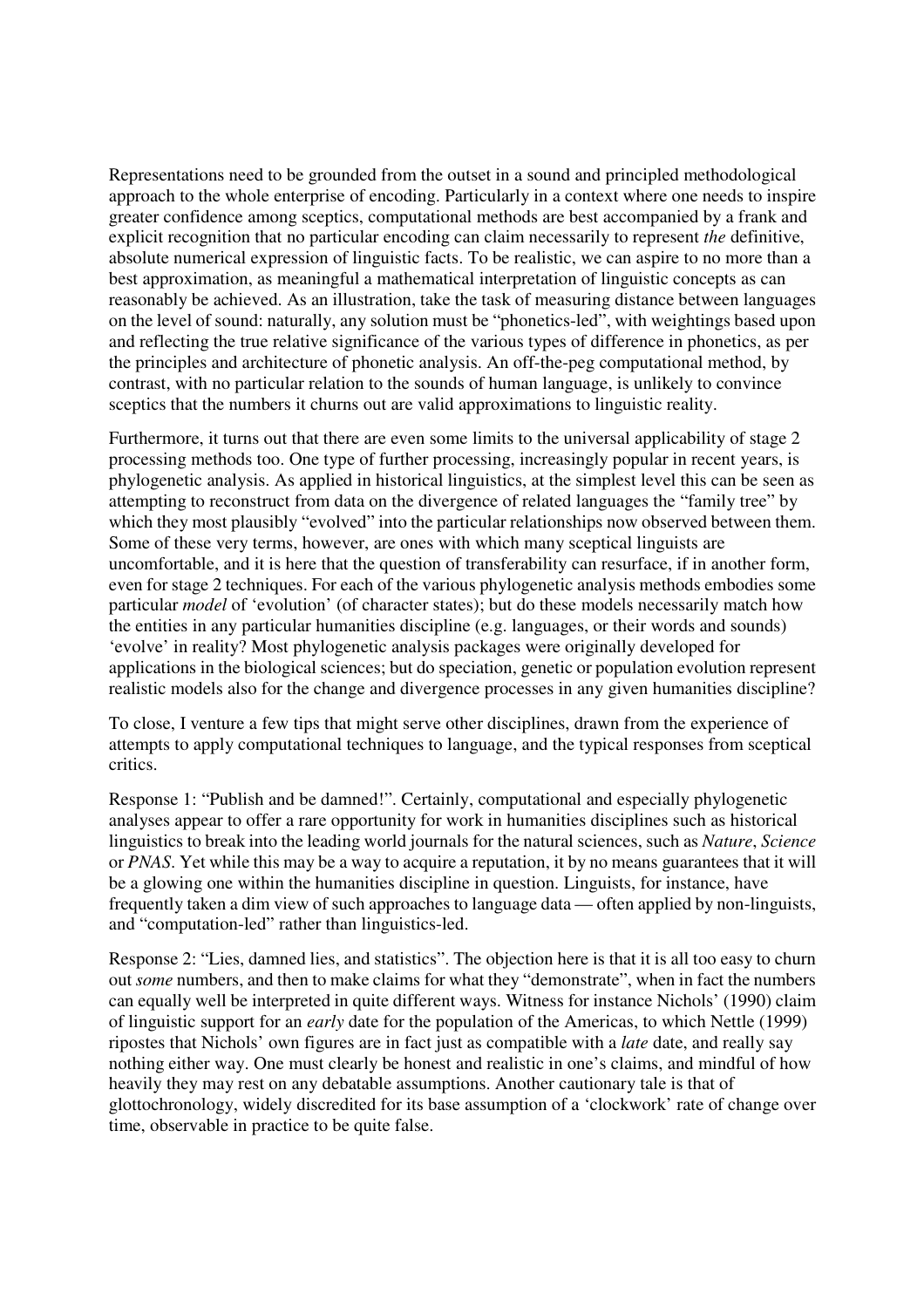Response 3: "So what?" This final form of reaction is reflected in how, as already observed, sceptics frequently object that the numbers and graphics produced in computational studies are, for specialists in that field, neither useful nor informative, and represent little more than another way of portraying what we already know, without saying anything new.

How can one go about countering all these objections, particularly the third, to 'sell' the utility of computational techniques to a sceptical discipline?

One approach is to target as directly as possible particular research questions as yet unresolved, especially where debate has continued to rage between unquantified, impressionistic and thus potentially subjective positions. It is particularly in such cases that computational methods can be shown to offer a valuable new perspective and objectivity. Gray and Atkinson (2003), for instance, squarely addressed the age-old problem of the time-depth of the Indo-European language dispersal, recruiting for this specific purpose an approach to dating never previously applied to the question. Or, closer to home for the purposes of this issue, Maguire *et al*.'s paper in this volume devises statistical tests of subset diversity to investigate whether two particular topical claims in English dialectology are actually borne out in reality: is 'dialect levelling' really going on, and is there such a thing as a coherent 'Northern Englishes' dialect grouping?

Where quantitative and further processing methods really come into their own, offering undeniable advantages over impressionistic and unquantified judgements, is in handling great masses of data. Large datasets on variation typically encompass multiple complex and conflicting signals which cannot all be weighed up against each other simply by "eyeballing" them; indeed attempting this usually tempts us towards unduly simple analyses easier to 'get our heads around'.

In any case, to convince sceptics of the utility of computational methods in the humanities, it is not just a question of *which* method(s) to use. Rather, much hangs also on precisely *how* they are put to use: it pays to be as imaginative as possible in order to get the very most out of all these techniques. Above all, a key alternative approach for cutting through masses of complex variation data is not to look only at overall results for a database as a whole, but to home in on particular research questions by isolating multiple independent sub-sets of data within it, and then comparing and contrasting them.

Many such inventive applications are pursued in this volume, which together attest to the growing enthusiasm for computational techniques, both in dialectology and in linguistics more generally. It is hoped that their successes and teething troubles alike, as reviewed here, might serve to help other disciplines to harness the undoubted potential of such methods — when carefully applied far more widely across the humanities.

### *Roeland van Hout calls for more reflection on the choice of computational methods and more attention to work in closely related fields.*

It is very sensible to consider the relation of computational techniques in the study of language variation to their use in other humanities disciplines although it is only a small field compared to humanities in general. Nevertheless, the application of all kinds of computational tools is common in the area of language variation research. What can we learn from each other as we continue to expand the remit of computational work in the humanities?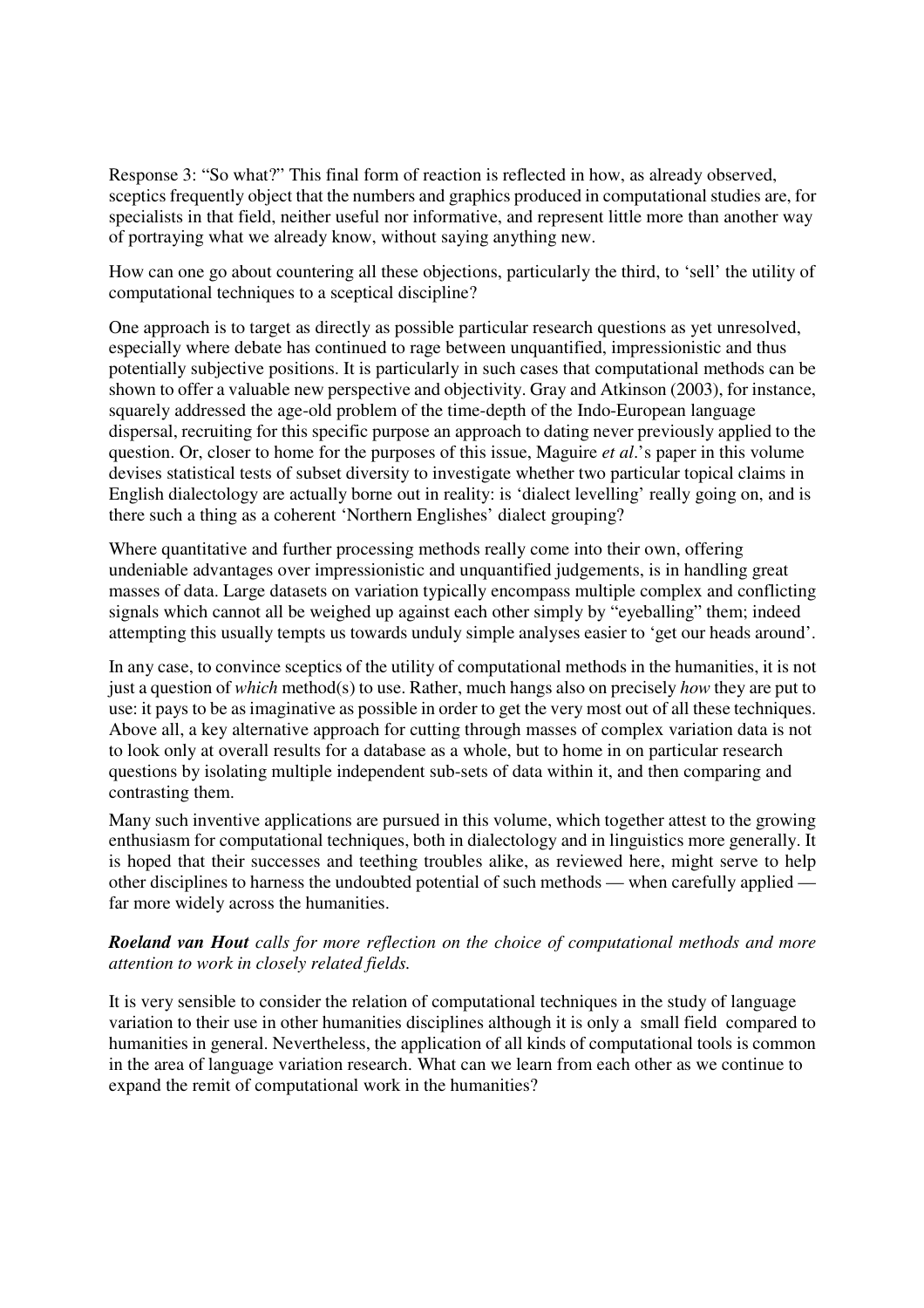It should be clear that the role of the computer is not only central to the study of language variation but also that it has expanded enormously in different parts of the humanities over the past five or ten years. The computer provides access to data, which we see reflected in the much larger datasets that are now routinely analysed, and we have seen good examples of the benefits of broader access at this workshop. The computer most obviously improves the opportunities for sophisticated access, data analysis and visualization, especially visualization based on statistical analysis, again, an improvement we have benefited from in the past two days. In the earlier days of dialect geography straightforward symbol maps or maps with isoglosses were the main visualisation instrument. Nowadays, we have all sorts of maps and graphical representations, and we know better how different data sources can be combined, recombined and integrated in language variation studies. The opportunities to open up, combine and integrate various rich data sources (e.g. historical, geographical, social, political, linguistic), again and again, opens new vistas for doing research in the humanities. It will be a main trigger in developing e-humanities.

Finally we suspect that simulation will play an increasing and decisive role in scholarly thinking and argumentation, including the field of language variation, and simulation is naturally completely dependent on computers. Computer simulations are more than a play, they give the researcher in humanities the possibility to develop and test theoretical claims, as we can observe in many other scientific fields nowadays, in different disciplines. There is no reason to assume that this way of scholarly thinking would not pervade the humanities. I note all of this as a background to a criticism, and, in particular to emphasize that my criticism appreciates the enormous advantages computational techniques have brought to the study of language variation.

Let me take the opportunity to note a couple of points in the study of language variation and its use of computers where I think more progress might be expected and where therefore more attention might be paid. First, many of the computational techniques probe language and dialect differences at a fairly high level of aggregation, while most linguistic theory concerns smaller units of language, say, words, sounds, features and constraints. So it looks as if there is an opportunity to pay more attention to the role of individual items of variation in these larger scale analyses. This might be important as we attempt to link the study of language variation to the study of variation in other aspects of culture. Second, we see different lines of research using different sorts of data, some proceeding from abstract, theoretically motivated linguistic features and others proceeding from more concrete, intuitively accessible material. Naturally this stimulates the question of how these relate to each other. Third, we have also seen linguistic variety approached from a large number of perspectives using a variety of measures, including acoustic measures, pronunciation distance using Levenshtein distance, lexical heterogeneity, and even measures involving the informed opinions of lay dialect speakers. What intrigues me about this variety linguistically is the varied inroads that might open to understand linguistic structure and linguistic systems. Fourth, let me segue to more general issues by noting that even while we acknowledge the multi-dimensionality of linguistic variation, many successful approaches to its study focus on the lexicon where these many dimensions are reflected. This leads me to speculate that lexical studies may also serve as the most important bridge to other disciplines, as well.

I wish to turn then to the more general issues of how we might learn from each other in the different humanities disciplines. When I consider how we might present the results of our work to fellow scholars in the humanities, then several remarks are appropriate. First, we need to distinguish the development of a measure of difference from an account of all that a difference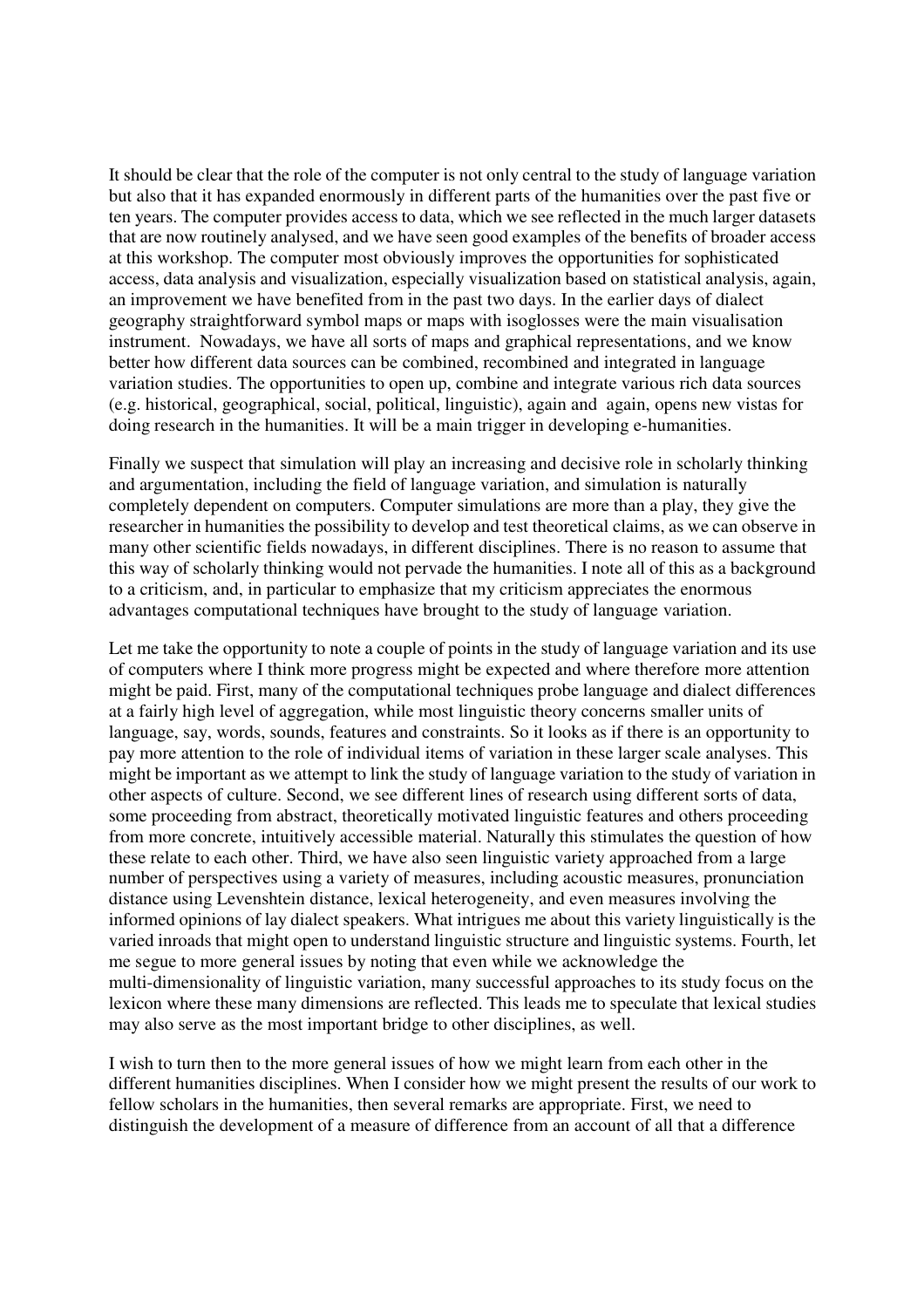might entail. Levenshtein distance appears to be an effective technique for getting at pronunciation differences, but this in not the same as an account of the production or perception of these differences in the individual. Perhaps the intelligence test might be an appropriate analogy. The intelligence test measures intelligence, most agree, but that doesn't mean that it sheds light on the cognitive operations required for intelligent behaviour. I think it is useful to keep this in mind as we present our work to neighbouring disciplines.

Second, it is my impression that the use of computational techniques in the study of language variation is still young and exploratory, and that a period of reflection about the appropriate techniques would be useful. There is a large range of computational techniques we might choose from, which calls for reflection about that choice. We need not only to apply techniques, but also to justify the choice of technique, in order to develop a sound and transparent methodology.

Third, and finally, and quite within the spirit of considering interdisciplinary work, I would like to remind the linguists and dialectologists here that we are dealing with space at nearly every turn. This suggests that we should examine and consider how other disciplines have analyzed spatial relations, e.g. human geography. Human behaviour produces spatial consequences and constructs. We ought to examine the techniques applied there with an eye on opportunities for learning from each other.

#### *David Robey asked what scholars using computational techniques in the various Humanities disciplines may learn from each other. His remarks follow.*

My focus here is on the institutional and strategic context of humanities computing in the UK, and particularly on the recent changes in that context. The focus on the UK will also be of interest to researchers in other countries, I hope, because we have recently moved from a position in the digital humanities that was exceptional, in international terms, to one that presents much the same kind of problems as that of other countries.

Until 2008 the UK had the strongest system of support services for ICT use in arts and humanities (A&H) research in the world. This was made up of, first, the Arts and Humanities Data Service (AHDS), joint-funded by the Arts and Humanities Research Council (AHRC) and the Joint Information Systems Committee (JISC), to serve as a national repository for data outputs in the A&H, and as a source of advice on data creation, curation and preservation. This was divided into a number of Centres, of which the most relevant for linguistics was AHDS Literature and Linguistics, associated with the Oxford Text Archive at Oxford University Computing Services. Funding for the AHDS was terminated at the end of March 2008, largely as a result of financial exigencies at the AHRC. The AHRC also argued that the use of the AHDS's resources did not justify the considerable cost of maintaining it, and that much of the expertise that it provided was now widely available in UK universities.

A second major source of support was the AHRC Resource Enhancement Scheme, the last grants from which were made in 2006. This funded mostly digital resource outputs, overall a total of some 175, to a total value of almost £40m. Some examples in the area of linguistics and dialectology are: Yaron Matras (University of Manchester), *Morphosyntactic typology of Romani*; Karen Corrigan (University of Hertfordshire), *The Newcastle Electronic Corpus of Tyneside English*; Justin Watkins (University of London), *Wa dictionary and internet database for minority*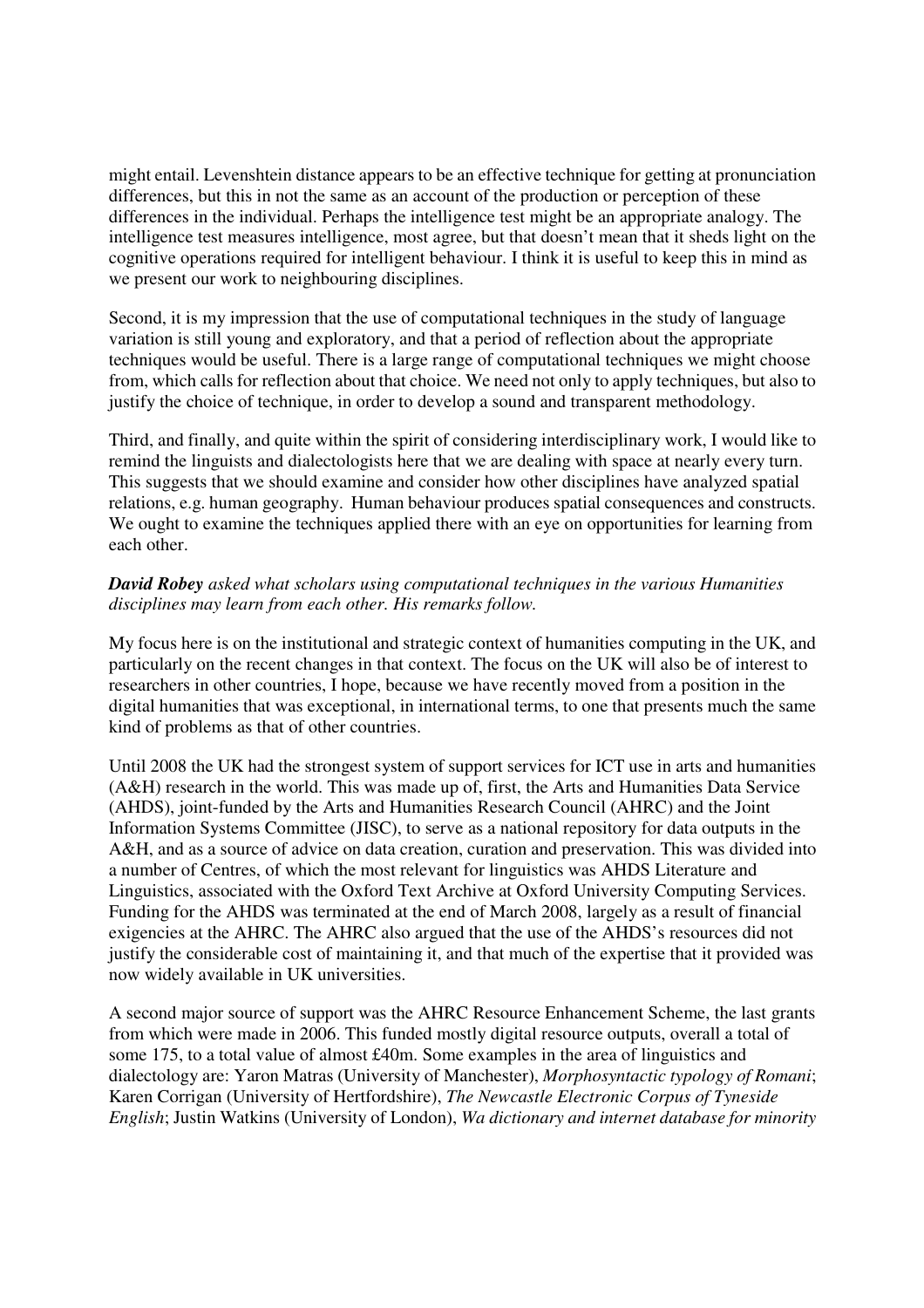*languages of Burma*; and databases of the Scots, Irish and Welsh languages. To see the AHRC's review of the Resource Enhancement Scheme, visit

#### http://www.ahrc.ac.uk/FundedResearch/Pages/ResourceEnhancementSchemeReview.aspx

The third and most recent source of support was the AHRC ICT in Arts and Humanities Research Programme, funded to a total of £3.8m from October 2003 to December 2008: for details see http://www.ahrc.ac.uk/ict. Its aims were to build national capacity in the use of ICT for arts and humanities research and to advise the AHRC on matters of ICT strategy. Its largest single project was the AHRC ICT Methods Network, a forum for the exchange and dissemination of advanced expertise on the use of ICT for A&H Research, which ran for three years to the end of March 2008. It also funded a set of ICT Strategy Projects, a mix of survey and tools development work, of which two are particularly relevant to linguistics: Alan Marsden (Lancaster) and John Coleman (Oxford), *Strategies, Requirements and Tools for the Analysis of Time-based Media*; and Jeremy Smith (Glasgow), *Lexical Searches for the Arts and Humanities*, which developed a new user interface for the Glasgow Historical Thesaurus of English. Its other major activity is the Arts and Humanities e-Science Initiative, funded jointly with JISC and the Engineering and Physical Sciences Research Council, which has extended to the A&H the e-Science agenda for the development of advanced technologies for collaboration and resource-sharing across the Internet. While it may seem oxymoronic, at least in English, to speak of e-Science in the A&H, the e-Science agenda is important for the A&H above all in its approach to the problem of data dispersal: a major problem that confronts the humanities researcher is not the lack of relevant electronic data so much as the fact that so much of it is dispersed in self-contained databases and archives that do not communicate with each other; yet it is a truism that the more data can be connected with other data, the more it tends to be useful. For more details on the joint Initiative, see http://www.ahrc.ac.uk/e-science.

What then are the problems that confront us now that we have come to the end of this period of exceptionally strong support for ICT in A&H research? The first is that of finding secure repositories for the publicly-funded data outputs that would previously have found homes in the AHDS. While the former AHDS Centres still remain in existence, supported by their host universities, and still maintain access to the collections that have been deposited with them in the past, it is far from clear how much longer they will continue to do so, nor are they in a position to receive new deposits without some form of special funding. In the longer term a national system of institutional repositories (IRs) in universities may provide a solution to the data preservation problem. There is a strong public agenda to develop such a system, largely driven by JISC, but for the moment the IRs that exist serve mainly to preserve open-access e-prints of journal articles, and very few are capable of handling other types of data. A publicly-funded study is also currently under way on the feasibility of establishing a UK Research Data Service (see http://www.ukrds.ac.uk/), which may eventually provide a solution to the data storage problem, but whatever the outcome of this study is, it is unlikely that the solution will be effective in the short-to-medium term. In the meantime a good proportion of the Resource Enhancement projects funded by the AHRC have serious concerns about the long-term sustainability of their outputs: see the recent review at

http://www.ahrcict.rdg.ac.uk/activities/review/sustainability.htm.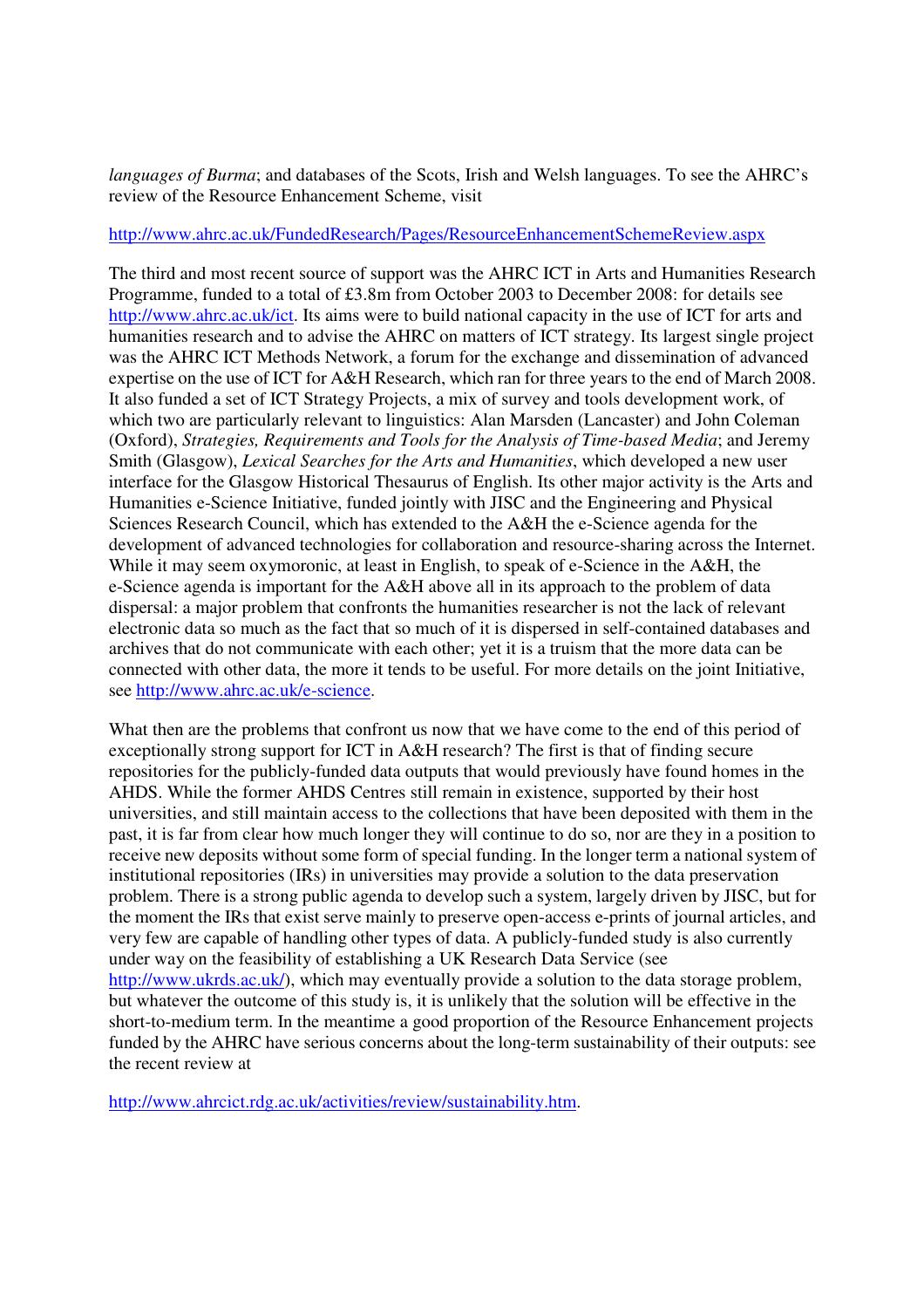But the most urgent issue is to maintain the knowledge and expertise that was built up over the years by the AHDS and, more recently, by the AHRC ICT Methods Network; and together with this to keep in existence and develop the communities of practitioners that built up around the two organizations. The Methods Network in particular, through a series of some 50 expert seminars, workshops and similar meetings, was remarkably successful in bringing together advanced practitioners of digital methods in the A&H, many of whom were previously unaware of each other's existence, and most of whom had previously had little direct contact with one another. It is vital, if we are to maintain the current quality and volume of UK activities in the digital arts and humanities, to keep these communities in existence—a point particularly relevant to the topic of this session.

Support continues to be provided in a limited number of areas. The AHRC still funds the former Archaeology Centre of the AHDS, on the grounds that the use of digital resources is more firmly embedded in Archaeology than in other A&H disciplines. JISC continues to provide direct support for e-Science activities, now broadened to include all advanced ICT-based methodologies in the A&H, through its A&H e-Science Support Centre; for details see http://www.ahessc.ac.uk/. It also needs to be emphasized that provision of generic ICT infrastructures for research remains strong, mainly through JISC, but it is not part of JISC's mission to provide for individual discipline domains such as the A&H. Support for research projects using ICT in the A&H also continues to be strong: a high proportion of the standard research grants made by the AHRC under its responsive-mode schemes continues to include the production of digital outputs of one kind or another. The important issue is not the provision of the generic e-Infrastructure, or the support of ICT-based research projects, but ICT support services, resources and infrastructure specifically for A&H research: the A&H e-research infrastructure.

In current circumstances, and pending a possible solution of the data repository issue, the best immediate prospect is to develop support in virtual mode. With the help of transitional funding from JISC, considerable effort is currently going into the development of a set of on-line resources for the use of ICT for Arts and Humanities research, based at the Centre for e-Research at King's College London. These will maintain a knowledge base of training and methodological materials, and at the same time support virtual communities of practitioners, including a network of expert centres in data creation, preservation and use. The knowledge base will support the virtual communities, who in turn, it is hoped, will feed material into the knowledge base: see http://www.arts-humanities.net. By these means we hope to maintain and build on part of the legacy of what, with hindsight, was a quite exceptional period of public funding for digital A&H support services. But it is hard to see how, without further public investment, we can maintain the current volume and quality of activity in the longer term.

# **Discussion**

John Nerbonne: Thanks to our panellists for their opening remarks. I'd now like to open the general discussion by asking if the panellists have points of discussion or questions for each other. For example, David addressed one of the things that Paul had said earlier, namely that the value of the long-term preservation of digital resources for the humanities is still unsure.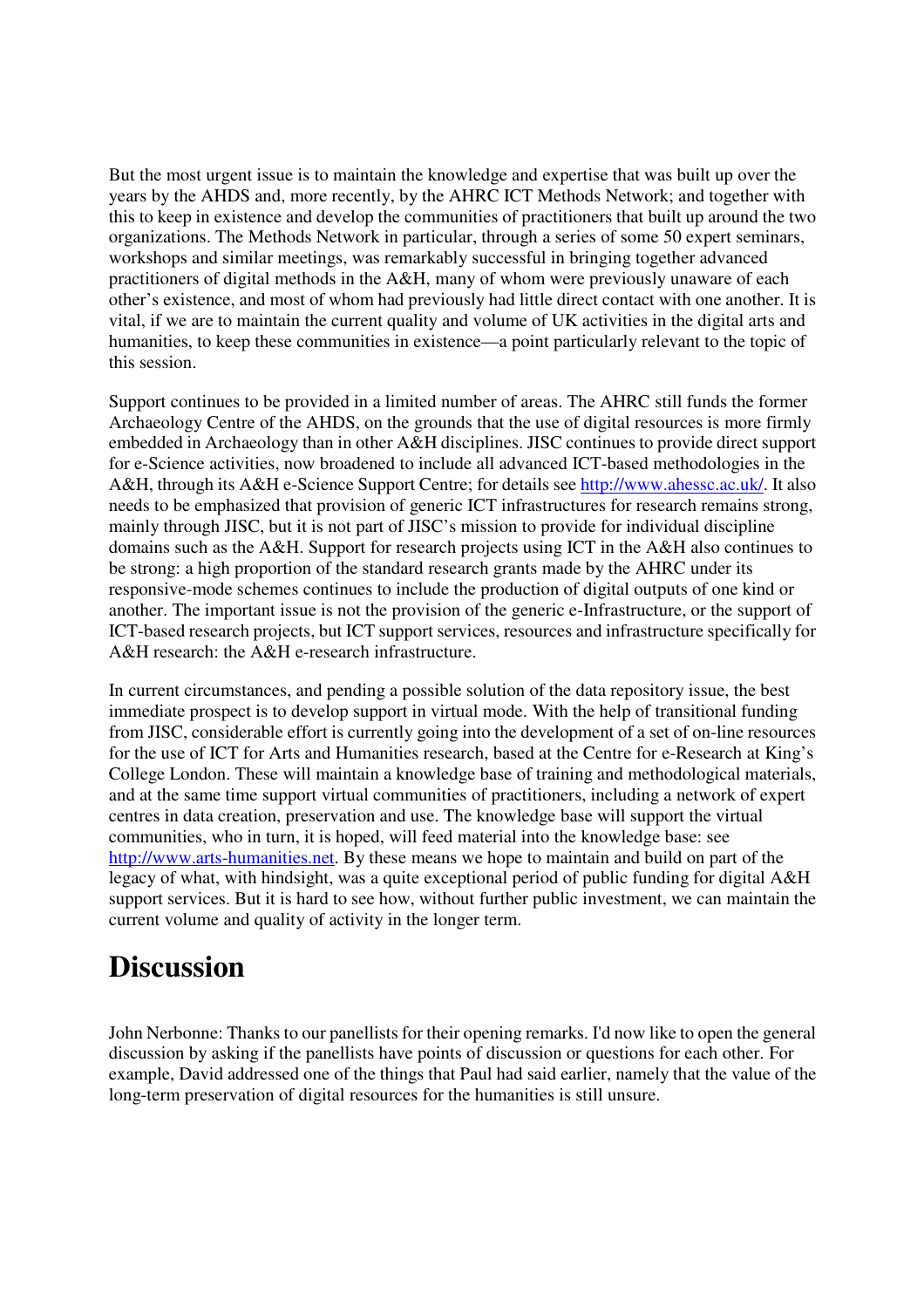David Robey: Paul, you didn't quite explain the value of the resources in historical linguistics, did you? Of course, you did explain what you are doing and why.

Paul Heggarty: The value for others in the discipline is certainly clear in the case I described, but how it's perceived depends in general on the orientation of the other people in the discipline. Most disciplines will have a divide between the computationally inclined and the non-computationally inclined.

John Nerbonne: Maybe a question then with respect to the point about the perceived value of the computational work: you opened your presentation, David, with the pessimistic view, or at least pessimistic report, that the very good level of funding in the UK will not be continued, while we have heard from both Paul and Roeland van Hout that they see that the computational work in the Humanities, the interdisciplinary work involving Computing Science on the one hand and Humanities on the other, and sometimes disciplines outside the Humanities as well, has been really quite successful. Has there been a final verdict in the UK then, that the time when you needed to fund very special computational efforts in the Humanities has passed, and that it now should become a more normal way of working in the Arts and Humanities, one that requires no special attention and no special funding? I didn't know about the report, and your presentation surprised me.

Roeland van Hout: In the Netherlands we see a version of the funding problem that is particularly frustrating. Everyone is looking to one another, asking who is responsible. Everyone knows that money needs to be invested, but whose budget should it come out of? For example, the money in the Netherlands from our National Science Foundation needs to be invested in projects. So long-term grants are not given at all, and projects requiring long-term budgets should be taken over by some other institution. Alternatively, the results of the projects become the responsibility of some institution, and that is also a problem in the Netherlands. When working with short-term (3-4 yr.) projects, it means that at a specific moment there is a lot of money, and suddenly later the money is gone, and you have to look for other funds, making the sustainability of the whole enterprise a problem. Not only in the Humanities, by the way, but also in other branches of science, too, where there is actually more money than in Linguistics and the Humanities (but that's another problem).

John Nerbonne: Linguistic searches and frequency counts look like quick and easy results that need no special funding. Maybe we've been too successful in showing how much benefit accrues to even modest computational efforts.

David Robey: Research councils are fond of quick results.

Paul Heggarty: I wonder also whether there's a cross-disciplinary divide in how these things are perceived. So if you look at publications on Linguistics in the big natural sciences journals -- *Science*, *Nature* or the *Proceedings of the National Academy of Sciences* (PNAS) -- they are quite reasonably seen as important because they have been reviewed and accepted in these very selective journals, even though colleagues in the Humanities have often been very critical about their content. There's also the attitude reported by some colleagues who work with natural scientists, that the latter, the natural scientists, feel a sort of frustration with the computer literacy of people in the Humanities. The responses to the PNAS article I mentioned involved some terrible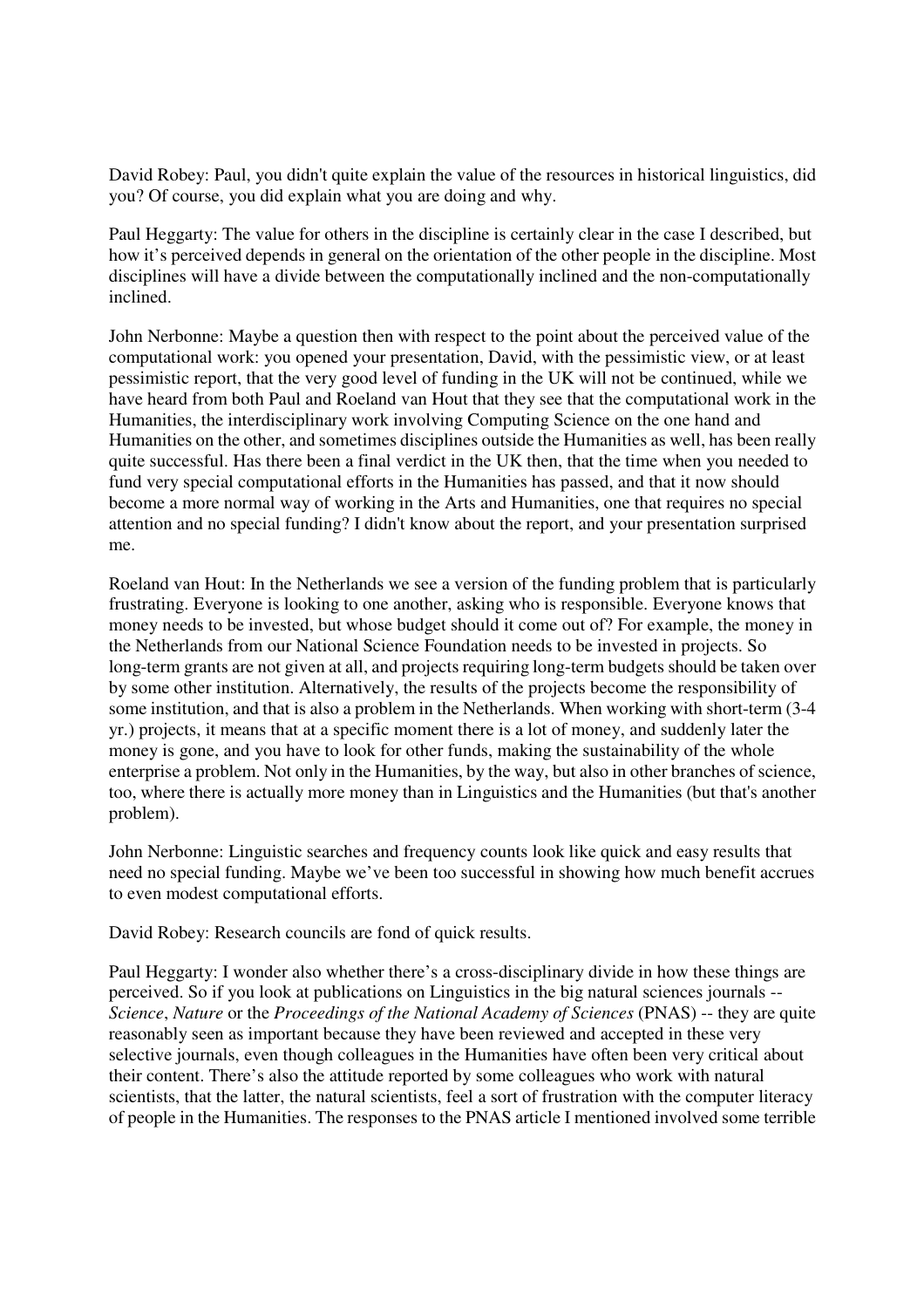mud-slinging across the disciplinary gorge, where Forster and Toth were really slammed for not doing linguistics properly. It was said that they really did it very badly, while Forster's response in an interview was along the lines of: "Well they [i.e. linguists] just don't understand what we are doing". There are a lot of traditional people in the Humanities who don't see the value of computational work. Unfortunately, they often don't know what's going on; for example, they understand the statistics so poorly that they're very suspicious about its value. I just wonder if this distrust came through in the debate about funding.

David Robey: This is quite interesting. Much of the funding from my research council has computational aspects, and in the latest, most recent rounds of research grant applications about half of the projects involved some kind of digital output. In many cases the applications were not required or even encouraged to plan digital outputs, but the community submits applications with digital aspects anyway. There are other indications as well that information technology is actually a fairly fundamental part of the way in which about half the community works. There is quite a lot going on, I think. I think the real problem is for it to be done more effectively. That's the thing that worries me, that it's not always done nearly as effectively as it should be.

Roeland van Hout: John, don't you want to take comments from the audience, as well?

John Nerbonne: It sounds like a very good time to get our audience involved. If you wouldn't mind using the microphone, that would help. I need to record you because I want to make this available later.

Eric Wheeler, Toronto: My comment concerns our talking about sustainability, and how you have to go after follow-up grants after your first grant is up. I'm worried what happens about 100 years from now, when I may be retired and not able to go after grants. I still want the work I am doing to survive. If we look back 100 years or 200 years ago, the tradition was that you wrote a book, and it was put on the library shelf. Now that library will be there forever, but when you create a database, you put in on the shelf, and you hope that your software isn't obsolete before the first colleague asks you for a copy of it.

John Nerbonne: And it's not only that your software becomes obsolete, the entire environment is changing all the time.

Eric Wheeler: Well, it's the environment changing, and the demands, and the directions, and there are lots of things, but we don't have this institutional sense of how to preserve, use, support, maintain, and distribute what we are producing digitally. This is related to a second problem that I'd like to mention, namely that we are still very much pioneers in this, even though we may be jumping on a band-wagon that started long ago. I have worked across disciplines I guess for my whole career, and I have always been put down for not being in the right discipline. I am always at the margin of something, and when the margin is information technology, and you see everybody using it, you say "This isn't right somehow, how can my work be viewed as marginal?" I mean they should come begging me to do this work, and they don't. And that is another fundamental problem we have, I think. How do we make it a priority to solve these problems? They are huge, long term problems that need big money and big thinking and more than just one individual coming up with one individual solution. But the rest of the Humanities depends on us because everything you discover sooner or later you are going to want it put in digital form and so that we keep it.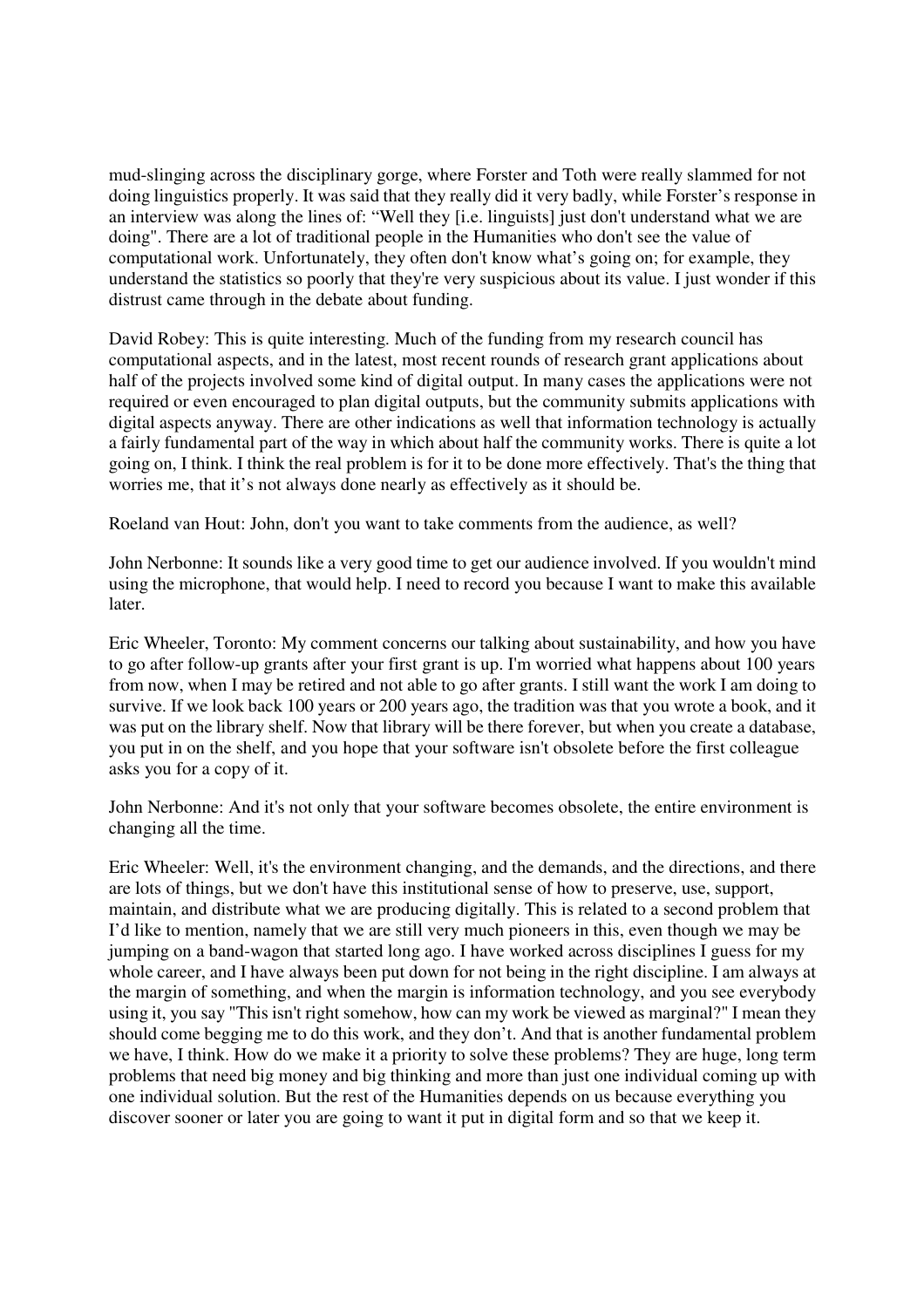John Nerbonne: Paul, want to pick up on that?

Paul Heggarty: As an anecdote on preservation problems, the 2003 article in *Nature* by Gray and Atkinson was based on a database by Dyen, Kruskal and Black of 90-odd Indo-European languages that had originally been entered on punch cards, I think. Dyen and his co-authors later re-entered it, making it available at a website at a university in Australia where one of them [Paul Black] worked. But as of two years ago, the site was gone. I've done searches at the university, and you just can't find it anymore. I happen to have a copy, but I don't know where it's available anywhere on the internet. That was a huge dataset of 93 languages, 200 words per language, used for a big article in *Nature*, that caused a huge amount of fuss. Now nobody knows where it is. [Update: after the debate a member of the audience suggested I contact Paul Black directly about this. I did so and eventually another site was found that is now hosting the database.]

John Nerbonne: Bill Kretzschmar, who makes lot of data available to people, wishes to contribute.

Bill Kretzschmar, Georgia: I try. Well, one piece of good news on this front. My university librarian tells me that it is a big topic in conversation among the librarians in America. I've actually made an agreement with my university library to store my archive, which is, well, large. It is in the range of 20 terabytes of material that they are going to store and maintain as part of their digital media, multimedia archive, and what I contribute is only a tiny piece of it. I want to store TV, movies and all sort of things that are very space-intensive, and so I think that this is maybe a movement we need to take interest in, which means that we need to be talking to our university librarians. To me it always seemed odd that the university was willing to take indirect costs for research grants but was unwilling to archive the results of those grants. I think now is the time for us to be active on that front.

David Robey: I think that's absolutely right. Libraries are the obvious place to look, even if librarians sometimes need quite a lot of persuasion. That's also a key solution, since the money isn't coming from anywhere else.

John Nerbonne: Are there further discussion points?

Fiona Douglas, Leeds: A question really, I suppose for David, involving the same point I made when there was the recent consultation process on whether we should have a national repository or not, and what it should look like. It seems to me that having a Humanities-wide approach might mean that we avoid the current problem where we have lots and lots of data that might be really useful to other people who might use it in entirely different ways. Maybe the way to market the more general approach is to note that the data might be useful to other people. So, for example, you know, I have worked with newspaper texts, but all the newspaper resources are designed for journalists. They are not designed for linguists and yet lots and lots of researchers use newspapers as, you know, examples of standard English around the world. It seems to me crazy that we spend all this money setting up resources for only one very specific niche market when with very little effort we could extend that and make it much more available and more generally useful to other researchers with very different interests. I mean many of you might be interested in oral histories not because you are oral historians but because you are interested in the language that is used. So, especially if the research money is increasingly limited, so that we have to kind of make the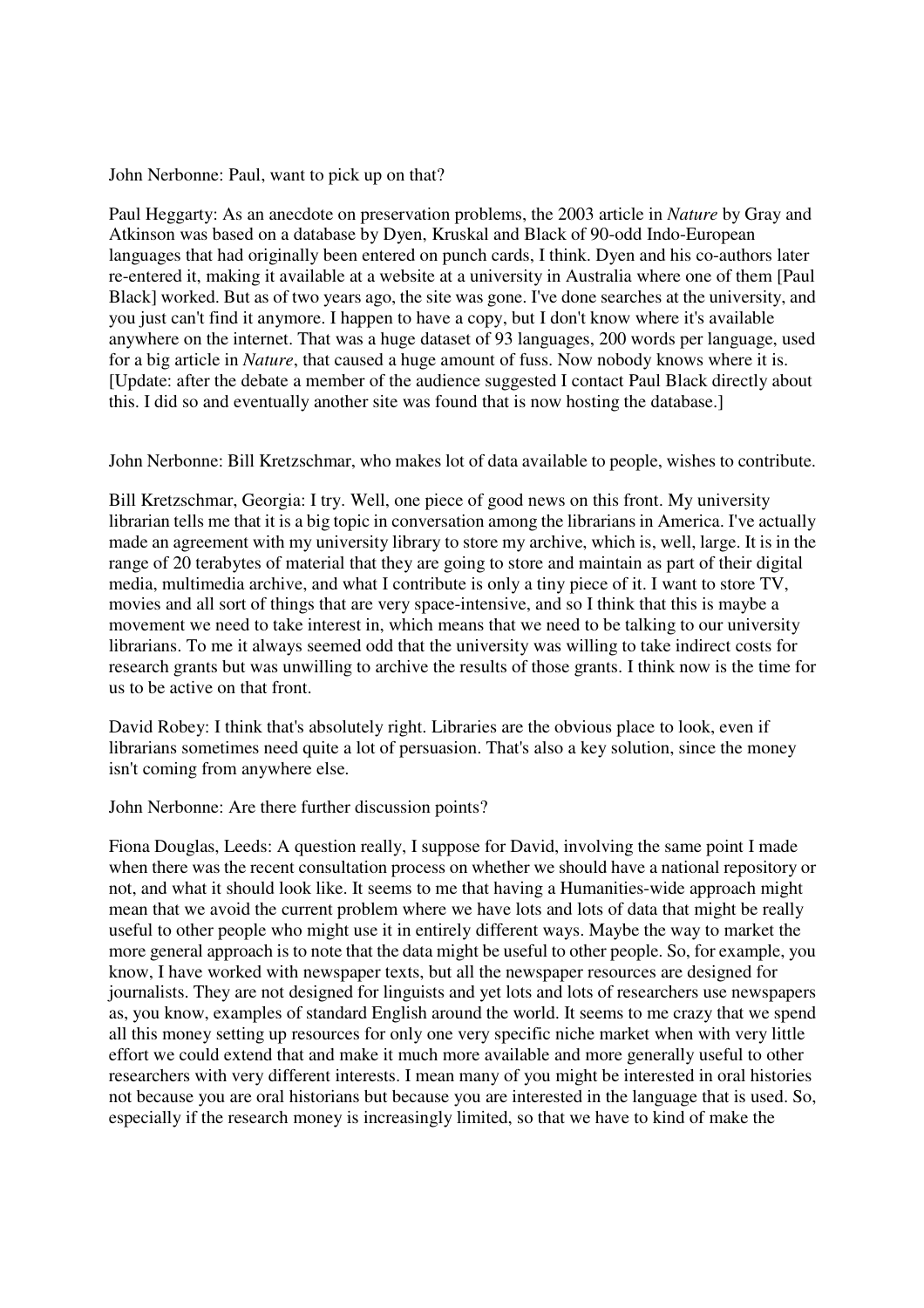resources we have go further, one way of doing it would be to stimulate resource builders to make their resources more generally accessible and more generally useful.

David Robey: Well, I think Fiona has put her finger on a very important point. In this country we are probably not going to have enough funding for a specialized Arts and Humanities data service again. I would guess that it is not going to happen. So what we have to do is to find some kind of infrastructure that can deliver that data at lower cost, working as a default with the university libraries and such. I think that's the agenda for the future.

Roeland van Hout: There's also another point here where I think we researchers also can do things. 10 years ago when one was collecting data, the data were personal data, and there was no intention to ultimately make the data more generally available. I think that nowadays we should not accept, for instance, articles written on the basis of a database if the database is not available. Further, making the database available means that it has an open structure, so not an idiosyncratic, unstructured form. Here I think that researchers themselves can make the information more effectively available so that databases have much better chance to survive. And that was the point of your argument.

David Robey: I think people need to think about publishing databases in the same way they think about publishing books.

Patrick McConvell, Australian National University: Can't the research councils make it an obligation when they fund a grant hosted by a university, that the university has to look after the results and provide access to the data. Wouldn't that be possible?

David Robey: In real life I think probably not. I mean at the moment my research council requires three years' maintenance after the end of the grant period, and there is a question about whether that can be extended. But of course we don't ever have much control because the money has been spent, and then influence is over.

Paul Heggarty: On that cross-disciplinary point I remember something that Russell Gray said. He was trying to get hold of language data to compare genetic and linguistic groups. He found it incredibly difficult to obtain the linguistic data as opposed to the data from genetics. The human genome project has resulted in databases with world-wide standardizations for genetic information, and he just couldn't believe how bad linguistics was when it came to reliable standards.

Eric Wheeler: It is as much our fault because we do it in craftsmen-like, small-scale ways, and we need to do it on a larger scale. I mean the fact that we have these databases and they have names is wonderful, I mean that's a vast improvement over what was there 10 years ago. But it's not quite the same as the Human Genome Project, and we wonder why we don't get funding: it's because we look like poor cousins when we come in with our projects, the poor cousin projects that get poor-cousin funding.

Bill Kretzschmar: Part of the reason for that is that we are a diverse field in language studies, that we are not all doing the same thing or close to the same thing, and that the datasets don't look the same. We have radically different datasets and radically different uses we make of them, and I just don't believe that we can have one style of encoding that works for all of us. SGML tried to do this,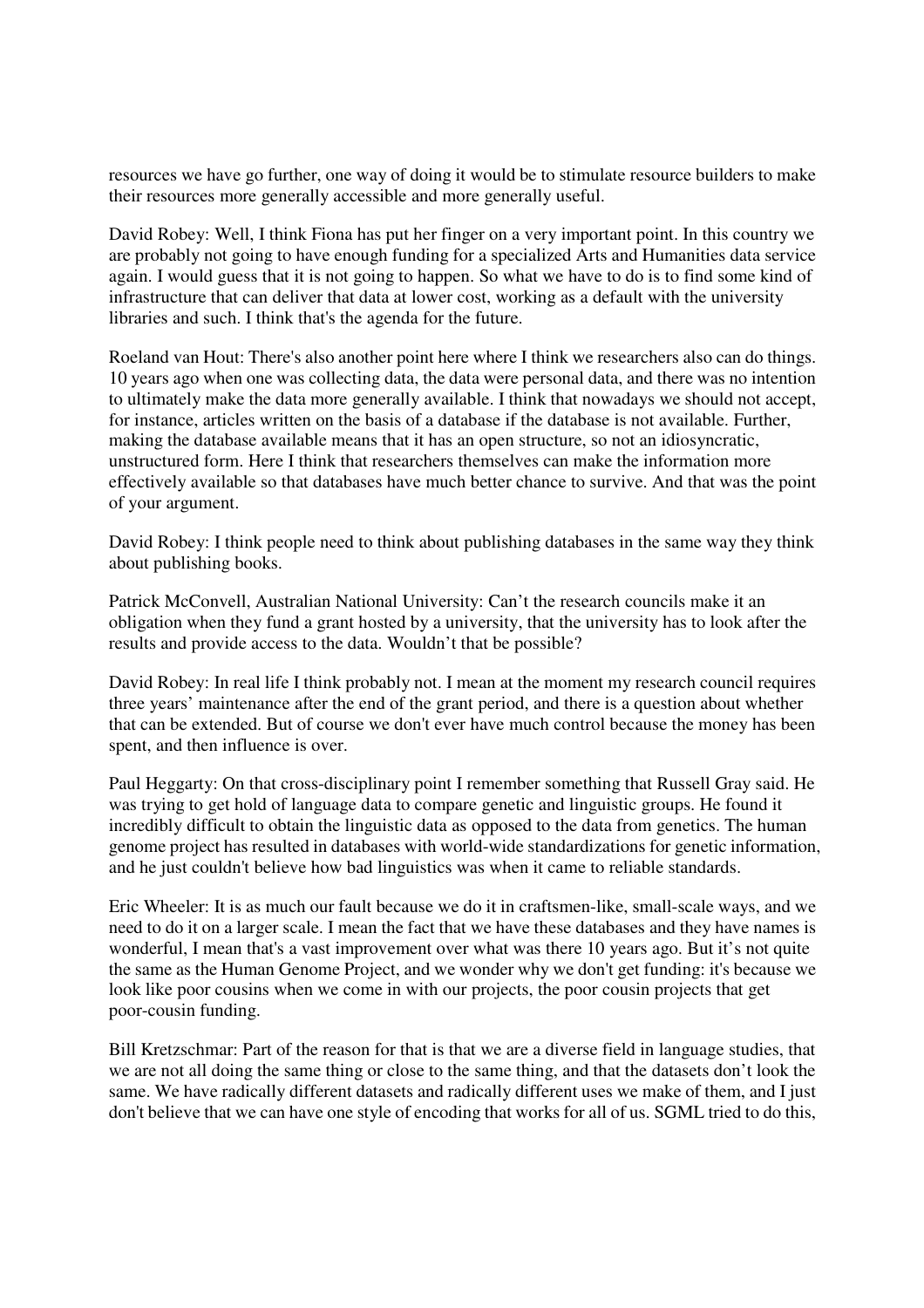and TEI has made a stab at language, too, and failed, as far as I'm concerned, but I think that's just because it's an impossible task. We will always have divisions. We have to accept that.

David Robey: But you can add degrees and degrees of reusability to that. You can improve reusability, but you can't have total reusability.

Bill Kretzschmar: We can't throw things away just because we have different encodings. We have to preserve the metadata so that people can use our encodings.

John Nerbonne: Right, I also see an enormous reuse of the data that is available. I don't know how many articles have been written about the Wall Street Journal (Penn) Treebank and the different sorts of syntactic analysis that have been applied to it. One group at Penn took the time to syntactically annotate it, and surely there have been 80 or 90 articles on it, it's really enormous. There is hunger for data. And for comparable analyses, using the same dataset. Reusing data is not merely efficient, it often allows you to say a lot more.

David Robey: Actually I think it's relatively easy for you guys to demonstrate evidence of value compared to history and literature studies where that's so much more difficult.

John Nerbonne: It's a good point that you brought that up because actually we look at the computational side of things most of the time. Perhaps that's what gets the imagination going here. What about the cross-disciplinary aspects, one of the perspectives we wished to address in this discussion? Paul most explicitly addressed interdisciplinary issues. Historians, archaeologists, geneticists are all interested in some of the same questions, and therefore interested in collaboration. What about the other Humanities disciplines? What about History and Religion? Anthropology? Are we witnessing increased collaboration through computational studies in these other areas of the Humanities?

David Robey: There's a lot of use going on of geographical information systems, spread across a surprising number of Humanities disciplines. Among the fields you see using GIS are History, Archaeology (obviously), and Literature studies, sometimes.

Eric Wheeler: I think again one of the concerns is that GIS systems were designed for geography and are being adapted piecemeal to other things. If we really got the experts in geography to come and look at what our problems were, I think they would design the systems differently. Our personal experience in that was thinking that when we developed our dialect software, the mapping was going to be hard, but it turned out to be very easy. What was hard was the interface to access the data because we asked different questions than you would typically ask in geography or anywhere else. And I think that is going to happen all across the Humanities. It is understanding what my data is all about and what the interesting questions to ask are about a dialect or a language or whatever, that will drive that the developments. But there is still a need for people who have expertise to develop systems. They can help a great deal. A meeting ground for these groups would be useful.

David Robey: I think there is a larger sustainability problem with interface software. Online data is much easier to preserve. – Just keeping online searchable interfaces sustainable is a real problem, not to mention creating them.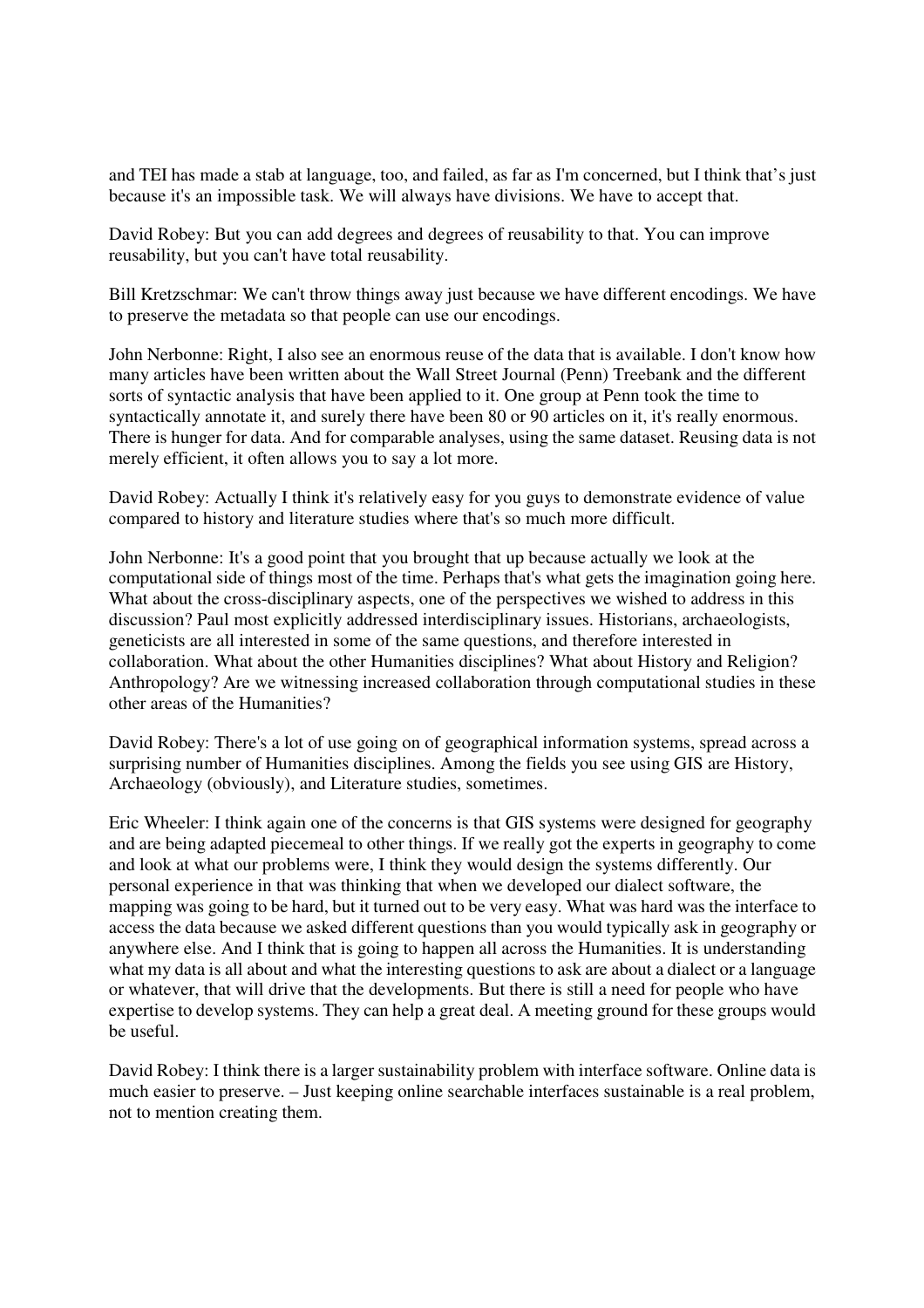Eric Wheeler: And even having a standard for what they should look like. I mean much as we curse Windows, we now have a point where we can talk to files and systems in a fairly standard way. Wouldn't it be nice if you could ask your dialect questions in some kind of standard ways?

John Nerbonne: Generic tools?

Eric Wheeler: Generic tools.

Bill Kretzschmar: I don't believe that they're feasible, at least not beyond very simple programs.

Eric Wheeler: I agree that it is difficult.

Bill Kretzschmar: The point is, we have to steal everything possible from other people who already made them. But the creation of generic Humanistic tools is something that people always talk about in the digital Humanities, and that I'm never been convinced of buying into.

Roeland van Hout: No, but, it's my experience that there is a lot of information around nowadays about all kinds of cultural and historical things, which can be related to the development of dialects for instance. It is admittedly sometimes problematic to get this data. For example, all the institutional borders, political borders, etc. It's not very simple but it has become easier to combine the linguistic data with many other types of data, and that's maybe a message we can have for the Humanities. We can use all these different resources now!

David Robey: That's why we got excited by e-science. Because that's exactly what e-sciences are about: about integrating data. – But they, too, have a long way to go.

Roeland van Hout: Maybe not that long, but OK.

Bill Kretzschmar: One good thing about this is that in a long period of time seeking research funds, I've never yet been successful in getting money to build a tool. I think that funding organizations are resistant to people who want to build tools, and they would rather have data collections or innovative methods. Don't set out to build a generic tool, but look instead for a breakthrough in analysis.

Patrick McConvell: We just had a one-year experience in Australia with money that was given out for research in the Humanities, precisely to build tools. But it lasted for one year maybe, and then, ... then, the money ran out.

David Robey: I mean if there's a problem with the sustainability of data resources, then probably the sustainability of tools is of a different order, isn't it?

John Nerbonne: It's true but there are examples, well known in the community of variationist linguists. The VARBRULE package, which was built when one could only use 4 K on a PDP 7 somewhere. It has been around for 30 years, which is amazing. People are still using it. David Sankoff really deserves credit for this.

Eli Johanne Ellingsve, Oslo: I am one of the editors of the Norwegian dictionary in Norway, planned to be finished around 2014. We have started discussing connecting with historical